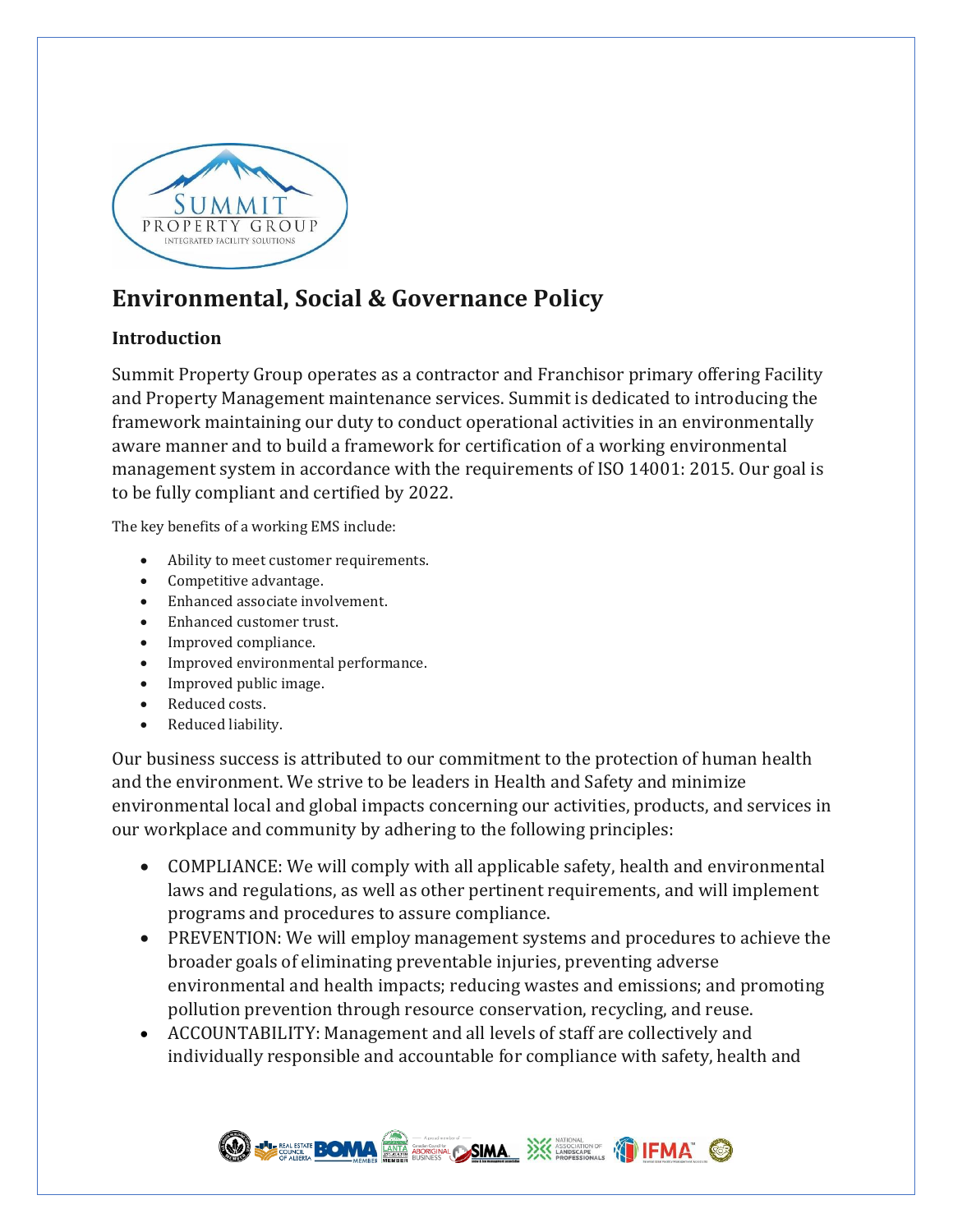environmental regulations, policies, and procedures. Every employee and every contractor working with Summit is expected to follow this policy and to report any environmental, health, or safety concern to Summit senior leaders, who perform responsive investigations and take corrective action.

- COMMUNICATION: We will communicate our safety, health and environmental policy, achievements, and challenges openly, honestly, clearly, and professionally with associates, customers, our community, and government agencies.
- CONTINUAL IMPROVEMENT: We will continuously seek opportunities to improve our adherence to these principals and will periodically review and report progress to our stakeholders.

## **Implementation and monitoring**

- Promote a safe and healthy workplace and ensure that personnel are properly trained and have appropriate safety and emergency equipment.
- Be an environmentally responsible neighbor in the communities where we operate, and act promptly and responsibly to correct incidents or conditions that endanger health, safety, or the environment. Report risks and hazards to authorities promptly and inform affected parties as appropriate.
- Conserve natural resources by reusing and recycling materials, purchasing recycled materials, and using recyclable packaging and other materials.
- Develop, services and methods that are safe for their intended use, efficient in their use of energy, protective of the environment, and that can be reused, recycled, or disposed of safely.
- Use and develop methods and processes with minimal environmental impacts, including developing and improving operations and technologies to minimize waste, prevent air, water, and other pollution, minimize health and safety risks, and dispose of waste safely and responsibly.
- Ensure the responsible use of energy throughout our business, including conserving energy, improving energy efficiency, and giving preference to renewable over nonrenewable energy sources when feasible.
- Participate in environmental protection efforts to improve understanding throughout Canada and share appropriate pollution prevention technology, knowledge, and methods.
- Utilize services, methods and expertise sourced throughout North America to assist in the development of solutions to environmental problems.
- Meet or exceed all applicable government requirements and voluntary requirements to which Summit subscribes.
- Strive to continually improve the corporate Environmental Management System and performance, and periodically issue progress reports to customers and the public.

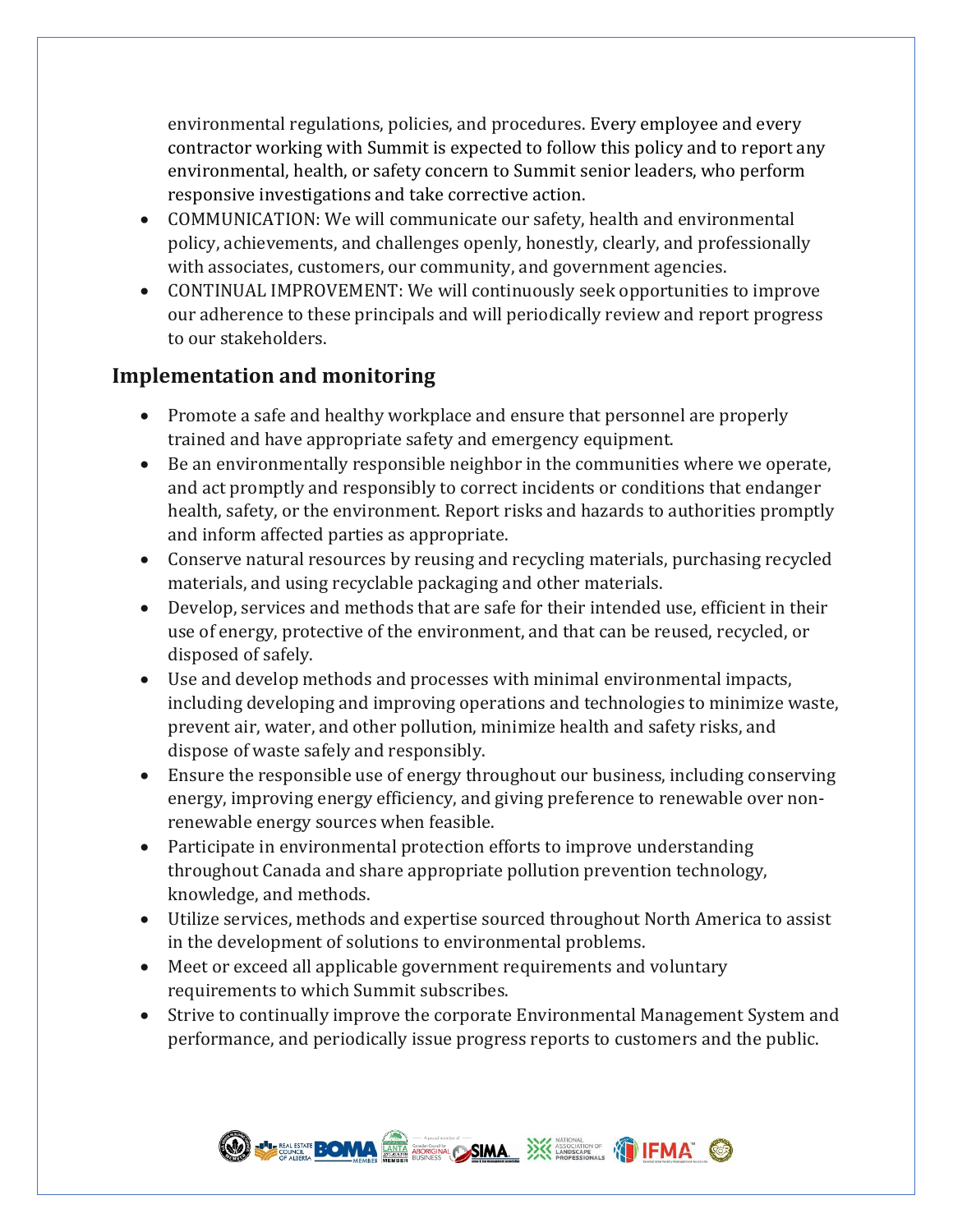• Stive to conduct rigorous audits and self-assessments of compliance with this policy, measure progress of the corporate environmental (EMS) performance.

## **Our employee educational and training commitment**

Summit pursues the highest standards of corporate responsibility in all that we do; our operational initiatives and business strategies to ensure protection of the environment in both company and employee culture by empowering employees, working with clients and suppliers, and governing our company.

Our corporate education efforts are focused on education equity and workforce inclusion. Our management is dedicated to educating and motivating employees to carry out tasks in an environmentally responsible manner and provide continuous professional development. We partner with key stakeholders in the public and non-profit sectors, providing Summit expertise, along with a commitment to change at scale, to ensure that all learners can participate in the future of work. Management is committed to leadership in all of it business activities with long-standing corporate policy of providing a safe and healthful workplace, protecting the environment and conserving energy and natural resources.

## **Supplier code of conduct**

Summit supports continuous improvement and cultural improvement in the social, environmental, and ethical responsibility of our supply chains. We require our suppliers and customers to adhere to a code of conduct, which contains environmental requirements as well as provisions on labor, health and safety, ethics, and management systems. We communicate our requirement for compliance at the initial stages of supplier onboarding. Summit's goal is to have Validated Audit Processes to verify their compliance with our code of conduct responsibilities and commitments to achieve the environmental objectives and policy.

Summit Property Group is committed to continual improvements of environmental performance. This Policy will be communicated to all staff, contractors, suppliers, and customers and be available to the public thorough selected media.

Endorsed by

*Thomas Sanderson*

 $\overline{\phantom{a}}$  , where  $\overline{\phantom{a}}$ 

Thomas Sanderson; Managing Director.

Reviewed: April 01, 2021 – an annual review of the policy statement, confirmed with no changes at this time

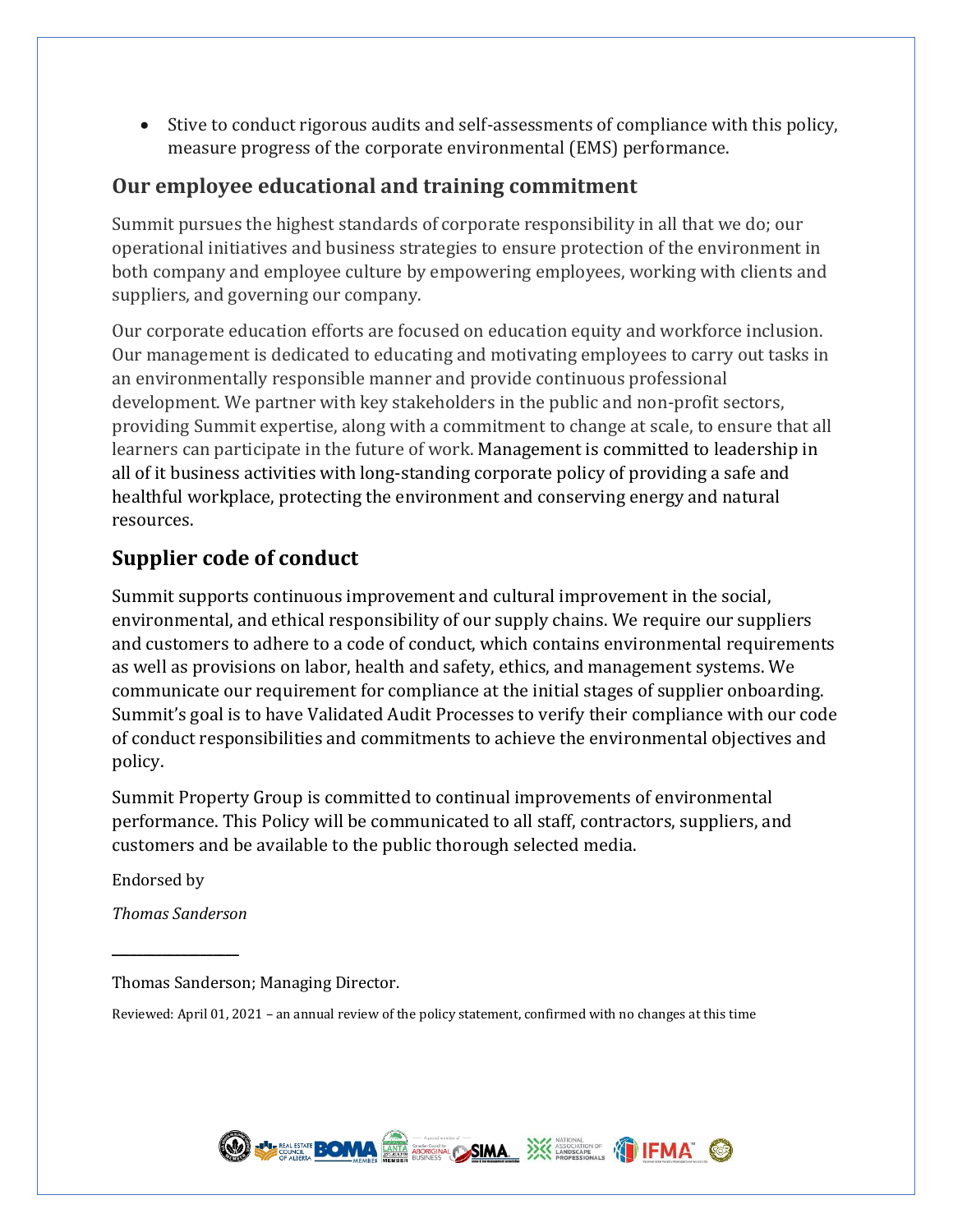## **SOCIAL AND ETHICAL PROCUREMENT LEADERSHIP**

**Summit Property Group Canada's Social Procurement Policy**



#### **Policy Statement**

At Summit Property Group, we have a goal to "improve quality of life". We provide respectable jobs and offer a living wage with training and career paths for people who may otherwise feel left behind in their community. We implement accessible recruitment practices, provide diverse employment opportunities, and ensure our team feels supported and well trained. We educate our employees and franchisees on our contracting goals and evidence our belief that diversity benefits us in numerous ways – we want to ensure that anyone that joins our broader team have these values embedded into the team culture.

We believe that our supply chain is a means to evidence our commitment to equity, diversity, and inclusion. We also actively seek to bring diverse and small, local business into our community networks of suppliers, with special focus on businesses owned by equity-seeking groups, indigenous, women, people with disabilities, the LGBTQ2S+ community and veterans.

Leading our team members to empower people and manage customized procurement programs make a difference in each business partner's ability to meet their organizations objectives and exceed customer expectations.

### **Policy Purpose**

This policy confirms Summit Property Group's commitment to building an inclusive supply chain throughout Canada.

At Summit Property Group, we actively create entry-level and marginalized employment practices providing employment opportunities and recruit diverse and small owner operator businesses. We educate employees on our contracting goals, and believe that diversity benefits us in numerus ways, from ensuring greater equity and better ideas, to opening new markets and contacts.

#### **Policy Scope**

This policy applies to the procurement of goods and services by all members of the Summit Property Group team and any organization's Summit Property Group contracts to purchase on our behalf.

### **Policy Application**

At Summit Property Group, we implement social procurement through purchasing our goods and services from social enterprises and other organizations with a social value. This includes looking at the organization's employment practices and their own supply chains.